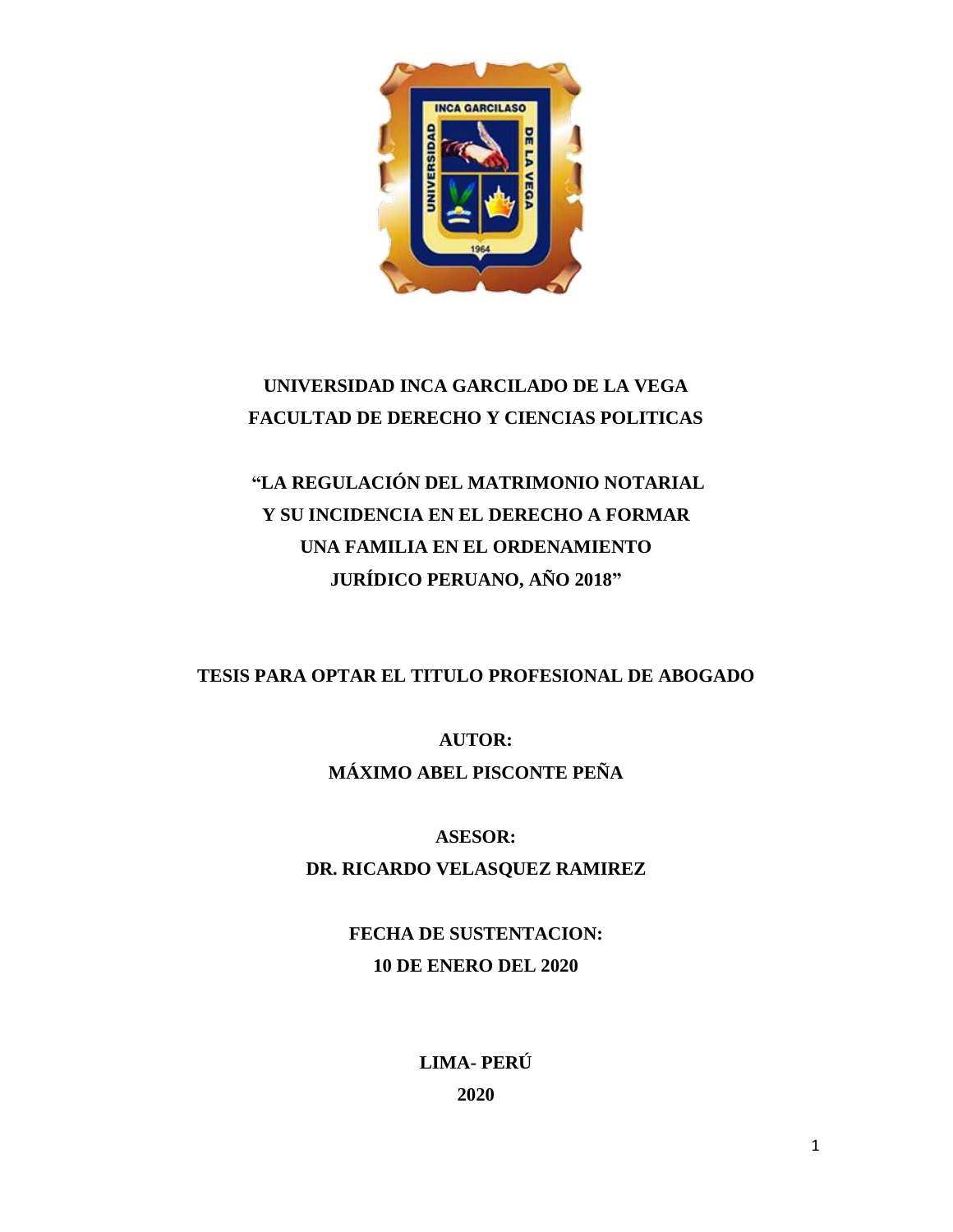#### **RESUMEN**

La presente investigación se titula "LA REGULACIÓN DEL MATRIMONIO NOTARIAL Y SU INCIDENCIA EN EL DERECHO A FORMAR UNA FAMILIA EN EL ORDENAMIENTO JURÍDICO PERUANO, AÑO 2018", y tiene como objetivo establecer la manera en que la regulación del matrimonio notarial, incide en el derecho a formar una familia de en nuestro ordenamiento jurídico.

En el capítulo II se abordó la problemática planteada, así como los antecedentes de investigación.

En el capítulo III se abordó el marco teórico, habiéndose desarrollado el matrimonio notarial como figura propia del derecho de familia, su análisis en la legislación comparada.

En el capítulo IV se abordó la parte metodológica, habiéndose utilizado es la investigación aplicada y no experimental, aplicando el método hipotético deductivo, ya que se plantearon hipótesis que fueron objeto de comprobación empírica, utilizando como población a los operadores jurídicos, notarios y especialistas en derecho civil y de familia.

Finalmente, en esta tesis pudo llegar a la conclusión de que la regulación del matrimonio notarial, incide positivamente en el derecho a formar una familia en nuestro ordenamiento jurídico.

Palabras claves: Matrimonio notarial. Derecho a la familia. Principio a la autonomía de las partes